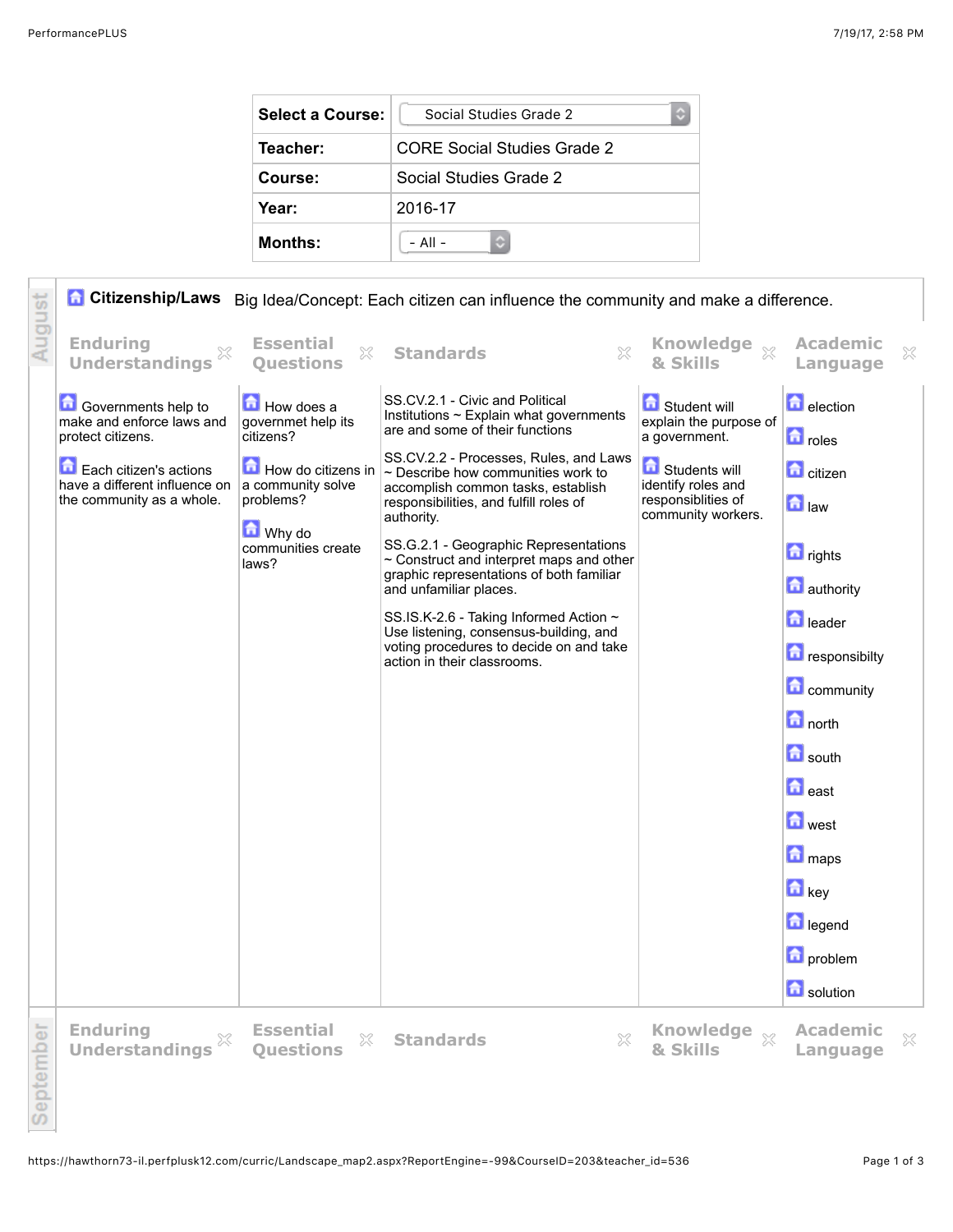| October         | <b>Enduring</b><br>X<br><b>Understandings</b>                                                       | <b>Essential</b><br>X<br><b>Ouestions</b>                                       | <b>Standards</b>                                                                                                                                                                    | X | Knowledge xx                                                                             | Academic<br>Language                          | X                          |
|-----------------|-----------------------------------------------------------------------------------------------------|---------------------------------------------------------------------------------|-------------------------------------------------------------------------------------------------------------------------------------------------------------------------------------|---|------------------------------------------------------------------------------------------|-----------------------------------------------|----------------------------|
| November        | <b>Enduring</b><br><b>Understandings</b>                                                            | <b>Essential</b><br>$\mathbb{X}$<br><b>Ouestions</b>                            | <b>Standards</b>                                                                                                                                                                    | × | Knowledge xx<br>& Skills                                                                 | <b>Academic</b><br>Language                   | ×                          |
| <b>December</b> |                                                                                                     |                                                                                 | <b>A Workers/Economics</b> Big Idea/Concept: Individuals bring specific ablities, interests, and talents in working with<br>others to make decisions and solve probelms.            |   |                                                                                          |                                               |                            |
|                 | <b>Enduring</b><br>X<br><b>Understandings</b>                                                       | <b>Essential</b><br>$\mathbb{S}^2$<br><b>Ouestions</b>                          | <b>Standards</b>                                                                                                                                                                    | X | <b>Knowledge</b><br>$\chi$<br>& Skills                                                   | <b>Academic</b><br>Language                   | ×                          |
|                 | Students will understand<br>that all people in a<br>community work together for<br>a common good.   | What are the<br>different types of<br>goods and services<br>within a community? | 2.SS.PS.4 - Explain how communities<br>work together to meet basic needs.<br>SS.G.2.3 - Human Population $\sim$ Explain<br>how people in your community use local                   |   | Compare goods<br>and services that are<br>produced in the local<br>community and other   | <b>Community</b><br>workers<br>product (good) |                            |
|                 | Students will understand<br>that community members<br>rely on each other for goods<br>and services. | <b>How do</b><br>community members<br>influence how a<br>community functions?   | and distant environments to meet their<br>daily needs.<br>SS.EC.2.1 - Economic Decision Making<br>$\sim$ Demonstrate how our choices can<br>affect ourselves and others in positive |   | communities.<br>Explain that<br>money can be saved<br>or spent on goods and<br>services. | <b>n</b> service                              |                            |
|                 |                                                                                                     |                                                                                 | and negative ways.<br>SS.EC.2.2 - Economic Decision Making<br>$\sim$ Explain the role of money in making<br>exchange easier.                                                        |   | Some community<br>workers provide a<br>service; some make<br>or sell a product.          |                                               |                            |
|                 |                                                                                                     |                                                                                 | SS.EC.2.3 - Exchange and Markets ~<br>Compare the goods and services that<br>people in the local community produce<br>and those that are produced in other<br>communities.          |   |                                                                                          |                                               |                            |
|                 |                                                                                                     |                                                                                 | SS.EC.FL.2.1 - Financial Literacy ~<br>Explain that money can be saved or<br>spent on goods and services.                                                                           |   |                                                                                          |                                               |                            |
| January         | <b>Enduring</b><br>×<br><b>Understandings</b>                                                       | <b>Essential</b><br>X<br><b>Questions</b>                                       | <b>Standards</b>                                                                                                                                                                    | × | <b>Knowledge</b><br>$\chi$<br>& Skills                                                   | <b>Academic</b><br>Language                   | $\boldsymbol{\mathcal{Z}}$ |
| February        | <b>Enduring</b><br>×<br><b>Understandings</b>                                                       | <b>Essential</b><br>$\mathbb{X}$<br><b>Questions</b>                            | <b>Standards</b>                                                                                                                                                                    | X | & Skills                                                                                 | <b>Academic</b><br>Language                   | ×                          |
| March           | <b>History/Culture</b>                                                                              | influences.                                                                     | Big Idea/Concept: Communities change over time based on their cultural and environmental                                                                                            |   |                                                                                          |                                               |                            |
|                 |                                                                                                     |                                                                                 | Masterwork: Vernon Hills mural in Townline.                                                                                                                                         |   |                                                                                          |                                               |                            |